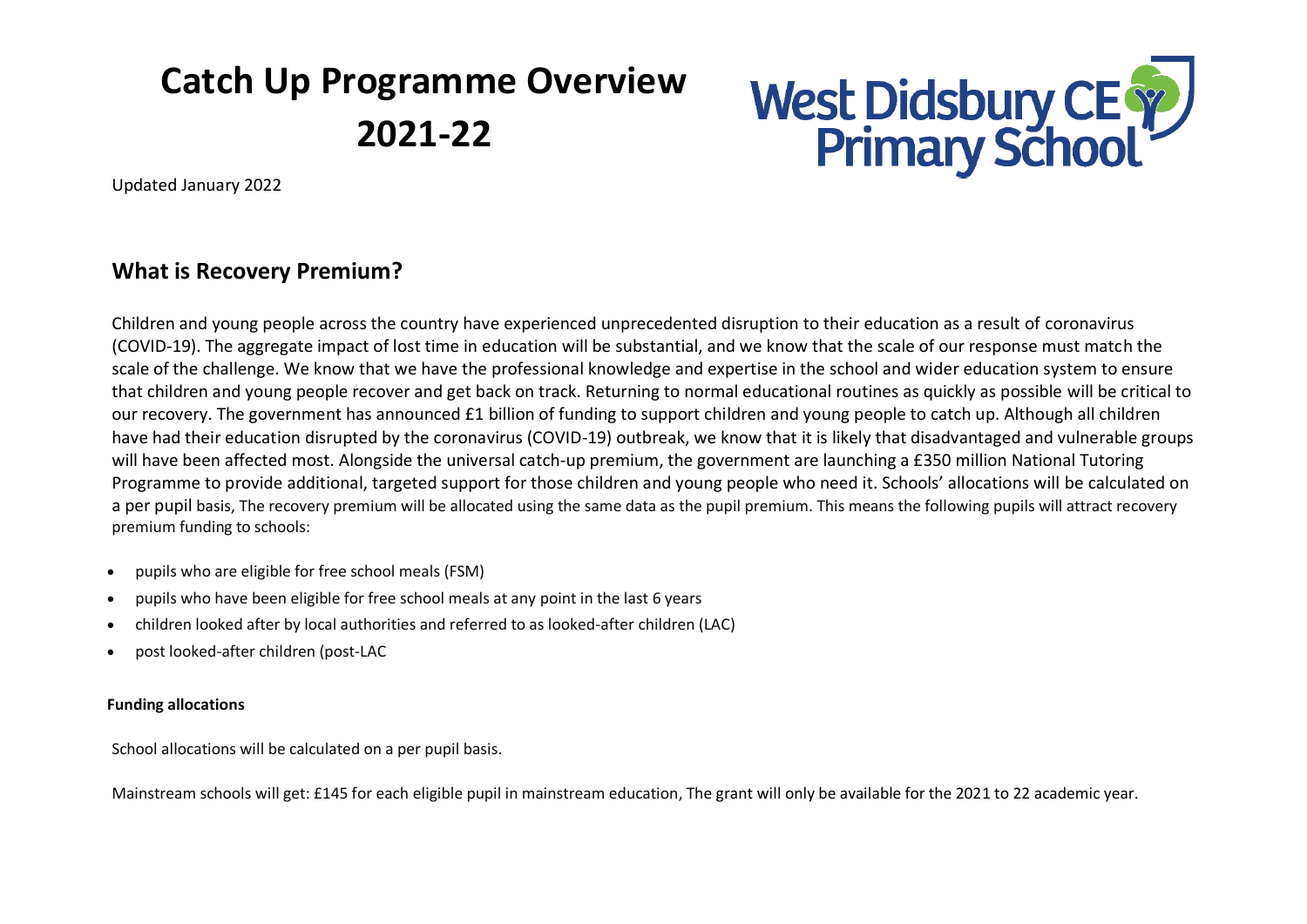# **What is School Led Tutoring Grant?**

Under School-Led Tutoring, all eligible state-funded schools are given a ringfenced grant to fund locally sourced tutoring provision for disadvantaged pupils. This could include using existing staff such as teachers and teaching assistants or external tutoring resources such as private tutors or returning teachers. The grant gives schools the flexibility to use tutors with whom they are familiar. Funding is allocated for around 60% of pupils, in Year 1 to 11, eligible for pupil premium, per school. 75% of the cost is subsidised in academic year 2021/22. Schools will need to fund the remaining 25% through other budgets, for example recovery premium or pupil premium. The subsidy rate for 2022/23 will be 60% and for 2023/24 will be 25%.

## **Use of funds At West Didsbury CE Primary**

We will use this funding for specific activities to support our pupils to catch up for lost teaching over the previous months, in line with the guidance on curriculum expectations for the next academic year. We know that we have the flexibility to spend their funding in the best way for their cohort and circumstances. In order to make the best use of this funding, we have used the information and guidance from the Education Endowment Foundation (EEF) a coronavirus (COVID-19) support guide for schools with evidence-based approaches to catch up for all pupils. We have used this document to help spend the funding in the most effective way. Total Recovery Premium funding: £6,670 for one year only.

# **Focus of Recovery Premium Funding allocated 2021-22**

The aim of our Recovery Premium funding catch up programme at West Didsbury CE Primary School is to address the learning loss of children as a result of Covid. We carried out autumn baseline assessments to determine children's academic needs to inform our decisions. We will be running a range of interventions/catch up sessions ranging from daily reading programmes, maths and writing catch up programmes and phonics catch up sessions. These will be run by our own West Didsbury CE staff as this will have the most impact on their learning going forward. We have employed a one year temporary teaching assistant to work in KS2 to support the teaching and learning in this cohort. We are committed to using a range of measures to evaluate the impact of the funding as an ongoing process throughout each academic year. The focus for 2021-2022 will be on mitigating the learning loss for all with a particular focus on disadvantaged pupils following Covid 19 and supporting wellbeing. The impact of spending will be monitored via the senior leadership team, phase leaders and subject leaders. . Below provides information of where this money will be targeted and the intended impact.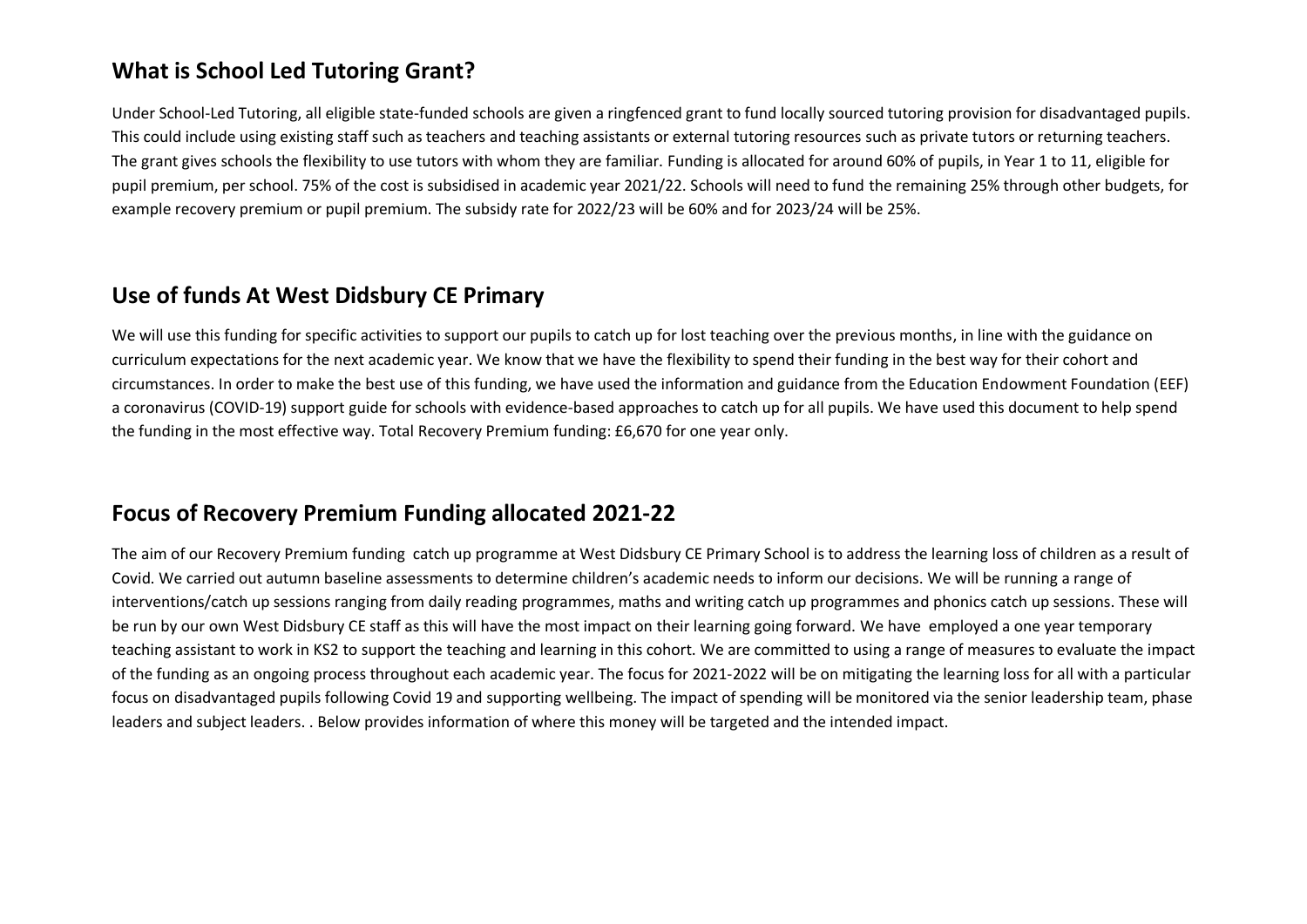## **School Context:**

| Total number of pupils on roll                          | 404                                                                       |  |  |
|---------------------------------------------------------|---------------------------------------------------------------------------|--|--|
| Proportion of PP, Reception to Y6                       | 62 (15.3%)                                                                |  |  |
| Proportion of SEND children                             | 49 (12.1%)                                                                |  |  |
| Recovery Premium allocation received so far into budget | £3,336                                                                    |  |  |
| Delivering the interventions                            | Current teaching staff.                                                   |  |  |
| Frequency                                               | daily                                                                     |  |  |
| <b>Total time</b>                                       | 2 hours KS1 and KS2 per week                                              |  |  |
| Approximate cost                                        | £21,000                                                                   |  |  |
| Resources purchased so far                              | • Full time TA (1 year contract) employed in KS2 to support interventions |  |  |
|                                                         | • White Rose App                                                          |  |  |
|                                                         | • Phonics tracker                                                         |  |  |
| Publish date                                            | 17.01.22                                                                  |  |  |
| Review date                                             | July 22                                                                   |  |  |
| Lead                                                    | Hannah Large and Jane Dunn                                                |  |  |
| <b>Governor Monitoring</b>                              | Zaheer Aslam                                                              |  |  |

## PRIORITY AREAS FOR CATCH UP FUNDING

### **Priority 1**

Phonics catch up interventions for children in years 1 and 2.

#### **Priority 2**

Writing across the school. Support of T4W to be implemented across school

#### **Priority 3**

Maths across KS2 in particular in Year 5

#### **Priority 4**

All staff aware of targets for RWM individually and RWM combined for each year group (at the moment this is done by phase) to ensure a 3-year upward trend.